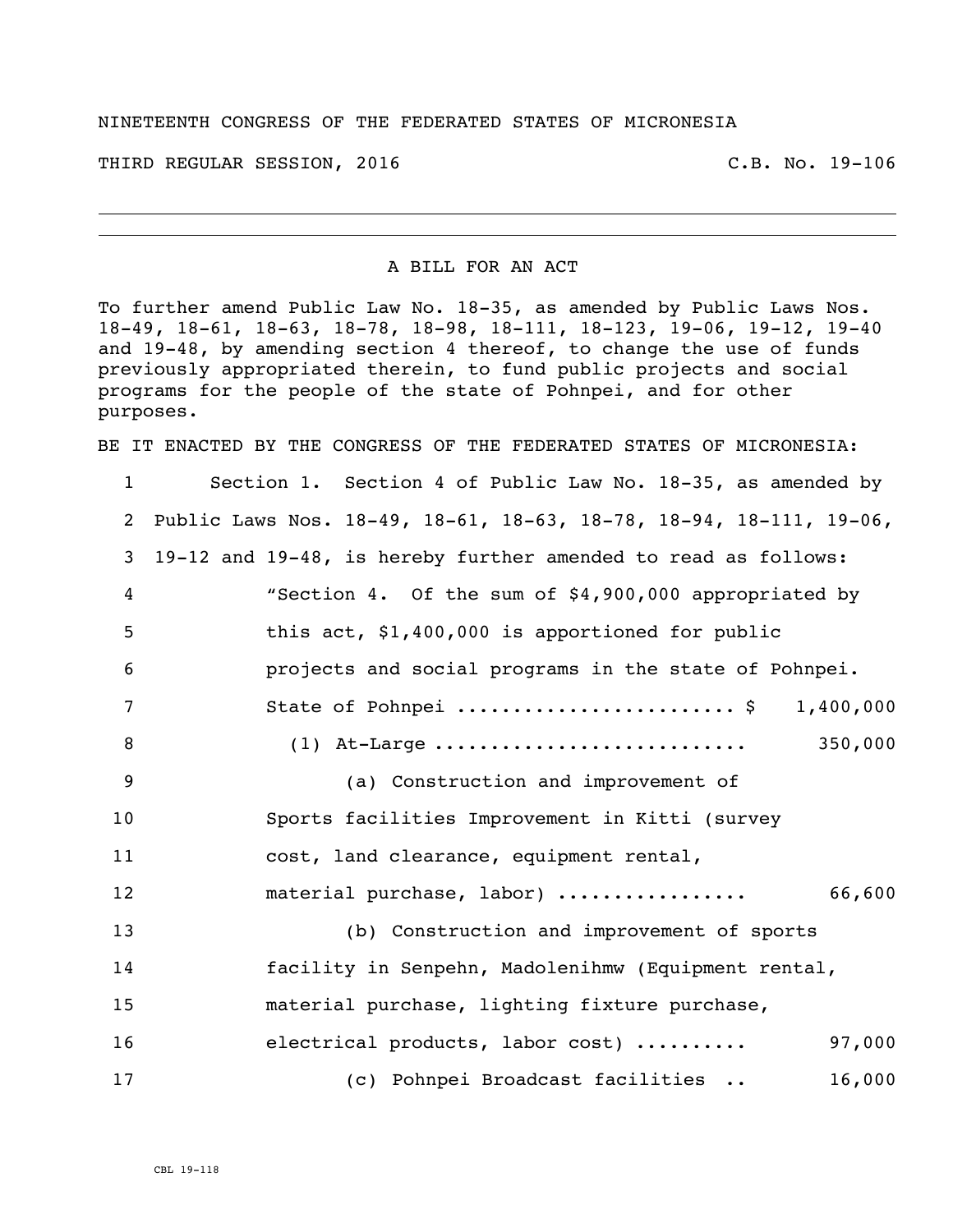C.B. No. 19-106

| $\mathbf{1}$   | (d) Water system improvement (material,             |
|----------------|-----------------------------------------------------|
| $\overline{2}$ | 42,000<br>equipment purchase, labor) \$             |
| 3              | (e) Community centers improvement                   |
| 4              | (Health and sanitary improvement, access road       |
| 5              | 50,000<br>improvement)                              |
| 6              | (f) Crop development project grants                 |
| 7              | (seedling purchase and cultivation, equipment,      |
| 8              | tools purchase, equipment rental & labor, produce   |
| 9              | processing equipment, travel of Cargo expert        |
| 10             | 20,000<br>to Pohnpei)                               |
| 11             | 50,000<br>(g) Street lights installation in Kolonia |
| 12             | 8,400<br>(h) Pacific STEP UP Program travel needs   |
| 13             | 350,000<br>(2) Election District No 1.              |
| 14             | 200,000<br>(a) Road improvement                     |
| 15             | 20,000<br>(b) Transportation Needs                  |
| 16             | 20,000<br>School Needs<br>(C)                       |
| 17             | 50,000<br>(d) Solar lights                          |
| 18             | 10,000<br>(e) Storm Dolphin clean up project        |
| 19             | (f) RSP Center construction<br>5,954                |
| 20             | Tomwara loop road maintenance<br>15,000<br>(g)      |
| 21             | 5,000<br>Nukuoro Constitutional Convention<br>(h)   |
| 22             | 24,046<br>Kapinga Water Catchment Project<br>(i)    |
| 23             | Election District No. 2<br>350,000<br>(3)           |
| 24             | 50,000<br>Salapuk school road paving<br>(a)         |
| 25             | 50,000<br>(b) Wone school road paving               |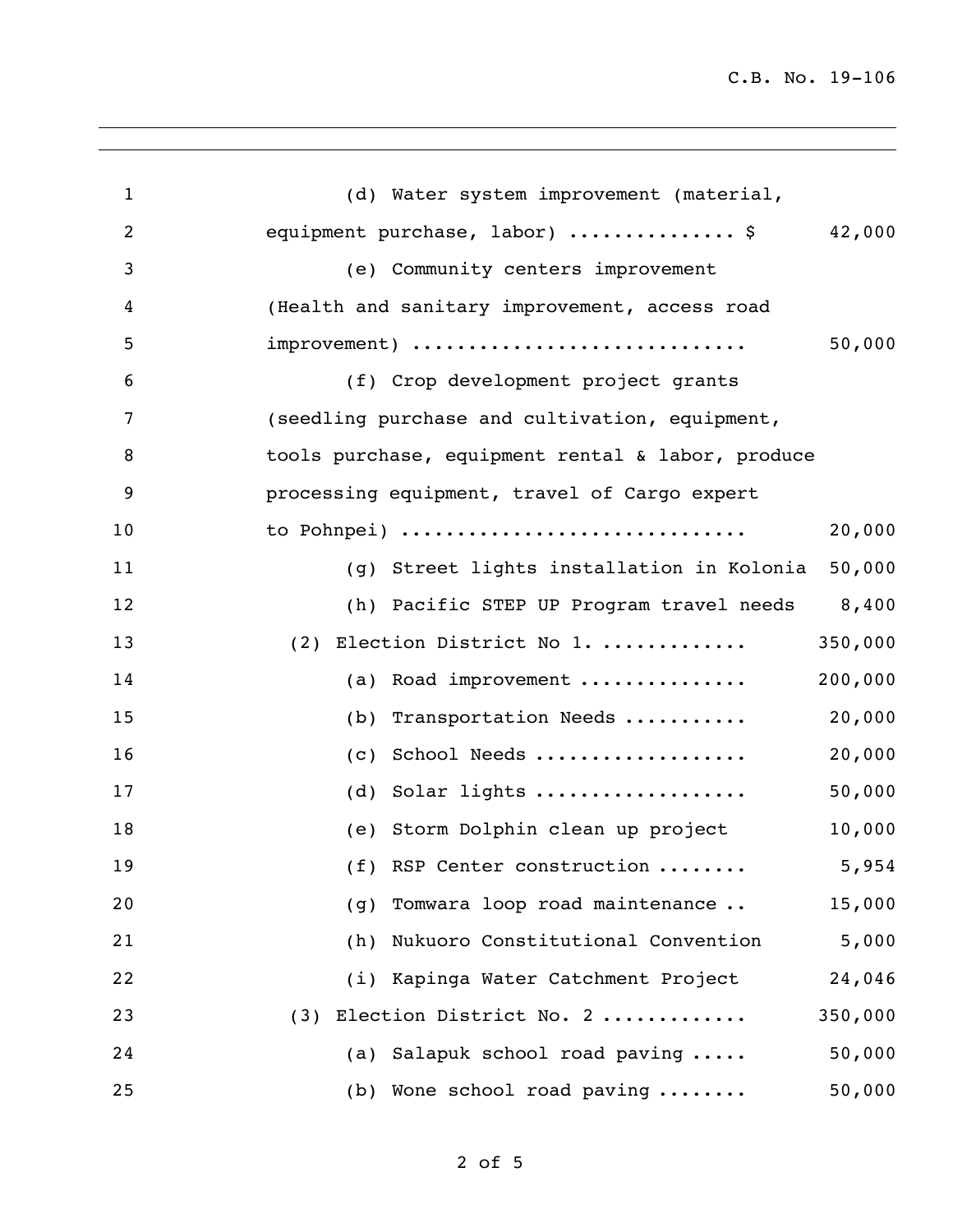| $\mathbf{1}$   | (C) | Diadi (Madol) water system  \$           | 5,000          |
|----------------|-----|------------------------------------------|----------------|
| $\overline{c}$ | (d) | Diadi (Kitti) water system               | 10,000         |
| 3              | (e) | Nanpahalp (Madol) road paving            | 30,000         |
| 4              | (f) | Speaker's office, Isokohnedi,            |                |
| 5              |     | administrative support                   | 5,000          |
| 6              | (q) | Kitti track and field facility.          | 25,000         |
| 7              | (h) | Water well drilling                      | 5,000          |
| 8              | (i) | Sapwalapw road upgrade                   | 15,000         |
| 9              | (j) | Enipen powe road upgrade $\ldots \ldots$ | 15,000         |
| 10             | (k) | Power line extension                     | 10,000         |
| 11             | (1) | Mwoakot (Kitti) road upgrade             | 15,000         |
| 12             | (m) | Metipw/Dolapwal road upgrade             | 10,000         |
| 13             | (n) | Dioan road upgrade                       | 15,000         |
| 14             | (0) | Youth and sports                         | 7,500          |
| 15             | (p) | Sports equipment                         | 7,500          |
| 16             | (q) | Agriculture fair                         | 5,000          |
| 17             | (r) | Students financial assistance            | 10,000         |
| 18             | (s) | Patients referral assistance [5,000]     | $\overline{0}$ |
| 19             |     | (t) Purchase of coral material           | 7,500          |
| 20             |     | (u) Purchase of PVC pipes and fittings   | 7,500          |
| 21             |     | (v) Administrative support services      |                |
| 22             |     | (Election District No. 2) $[5,000]$      | 10,000         |
| 23             | (w) | Nanmangil road construction              | 20,000         |
| 24             |     | (x) Kepine water system upgrade          | 10,000         |
| 25             | (Y) | Luhkenmoanlap's office, Kitti            |                |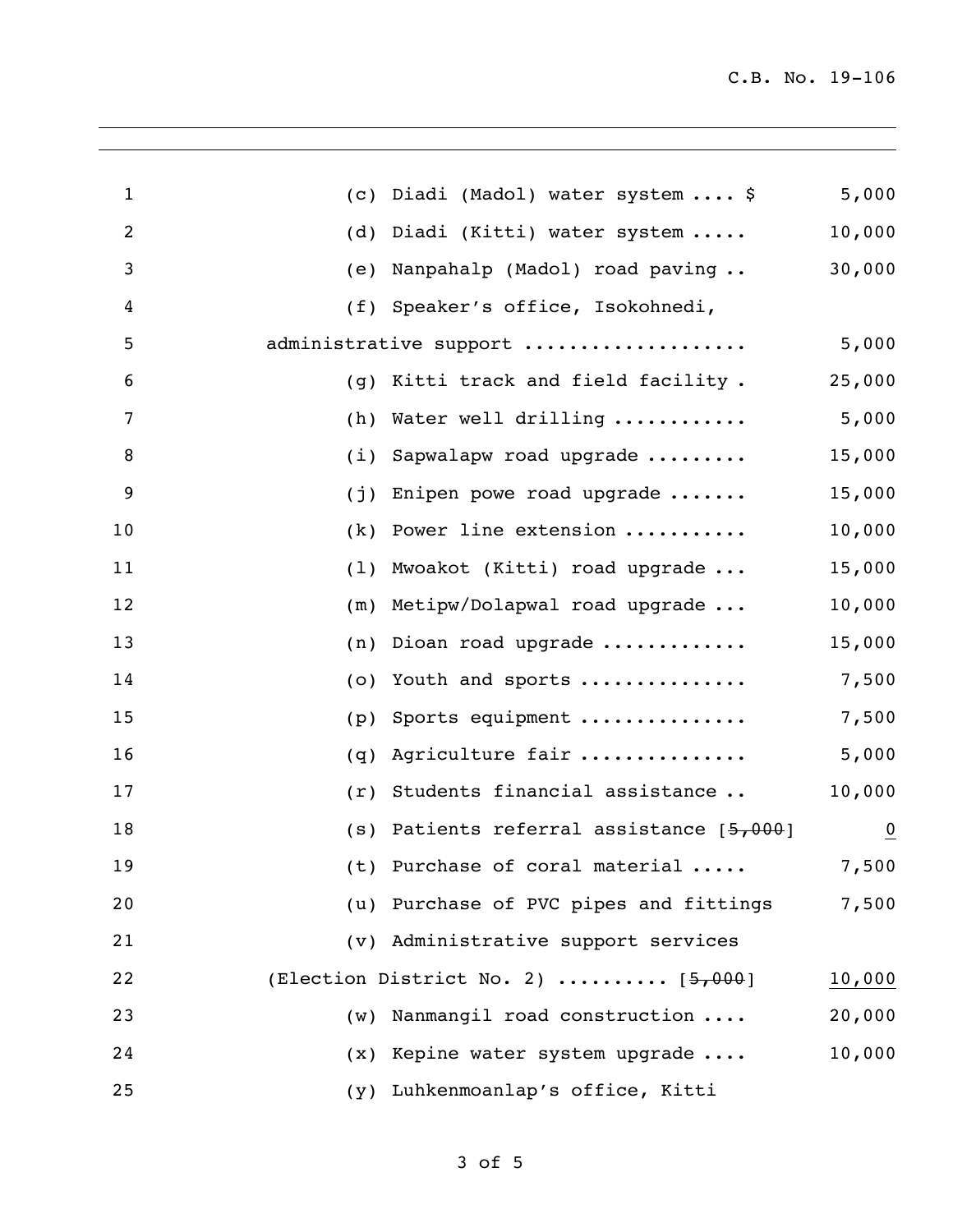| $\mathbf 1$ | municipal government  \$                  | 5,000    |
|-------------|-------------------------------------------|----------|
| 2           | (4) Election District No. 3               | 350,000  |
| 3           | Road improvement<br>(a)                   | 73,750   |
| 4           | School supplies<br>(b)                    | 10,000   |
| 5           | Student support fund<br>(c)               | 10,000   |
| 6           | Medical referral support<br>(d)           | 15,000   |
| 7           | Nan-U pier repairs/improvement.<br>(e)    | 25,000   |
| 8           | Senior citizen support<br>(f)             | 5,000    |
| 9           | Road cleanup project/equipment.<br>(q)    | 1,250    |
| 10          | El Nino mitigation<br>(h)                 | 35,000   |
| 11          | Mwoakilloa Municipal Gov't subsidy<br>(i) | 25,000   |
| 12          | Pingelap Lumber Project<br>(j)            | $-0-$    |
| 13          | Pingelap Coconut Project<br>(k)           | 20,000   |
| 14          | Pingelap satellite fee<br>(1)             | 3,000    |
| 15          | ED#3 Community Water Projects<br>(m)      | 25,000   |
| 16          | (n) Renewal energy/solar equipment        |          |
| 17          | supplies for remote communities           | 20,000   |
| 18          | (o) Pohnpei Business                      |          |
| 19          | Association subsidy                       | 10,000   |
| 20          | (p) ED#3 office subsidy                   | 30,000   |
| 21          | ED#3 office work truck<br>(q)             | 13,000   |
| 22          | (r) U Municipal Gov't work truck          | 13,000   |
| 23          | (s) U Municipal Gov't executive subsidy   | 3,000    |
| 24          | (t) Pohnpei State Transportation          |          |
| 25          | Authority (PTA) work truck                | 13,000'' |